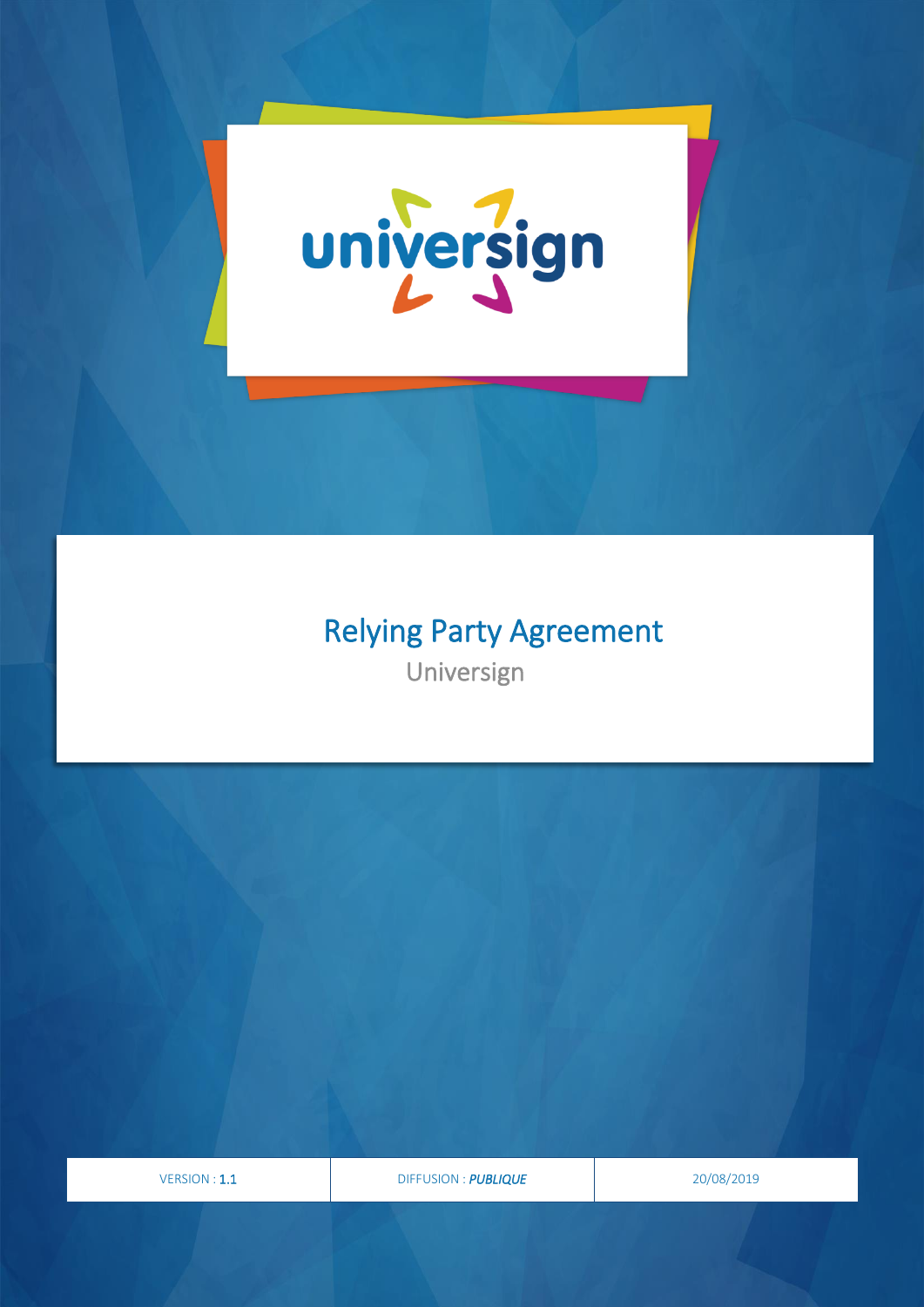# RELYING PARTY AGREEMENT

Any natural or legal person (hereinafter a "Relying Party") that wishes, for its own needs, to rely on a Signature or a Seal or on the information contained in a Certificate or a Timestamp is required to check the status of the Certificates used and the corresponding chain of trust.

According to its Certification Policies, the Universign Trust Network (or UTN) provides to the Relying Parties an information Service which enables the verification of the Certificates or Seals' status.

The use of the information Service is bound to the unconditional acceptance of the present Agreement by the Relying Party, which acknowledges that it has been informed of the terms of the Agreement beforehand. The use of the information Service expresses the consent to the terms and conditions contained hereinafter.

In the event of a modification of the Agreement, the UTN shall provide to the Relying Parties the updated version of the Agreement via the publication Website. The previous versions of the Agreement shall be available on simple request to the UTN.

# 1. DURATION OF THE AGREEMENT

The Agreement shall enter into force:

- 1. In the event that a Relying Party relies on an information contained in a Certificate or a Timestamp;
- 2. At the time of the downloading of a Revoked Certificates' List by a Relying Party;
- 3. At the reception by a Relying Party of an answer by the OCSP Protocol;
- 4. At the time of the use of an information on a Certificate's revocation.

The Agreement shall remain applicable as long as the Relying Party relies on a Certificate or a Timestamp or on the information they contain.

# 2. DEFINITIONS AND ABBREVIATIONS

Except when otherwise mentioned in the Agreement, the terms starting with a capital letter shall have the meaning set out in this article, and may be used in the singular or plural form, depending on the context.

- "Certification Authority" or "CA" refer to the authority in charge of the creation, delivery, management and revocation of the Certificates according to the Certification Policy;
- "Timestamping Authority" refers to the authority in charge of the issuance and delivery of the timestamps according to the Timestamping Policy;
- "Electronic Seal" or "Seal" refer to the process by which the origin and the integrity of the document on which it is affixed are guaranteed;
- "Certificate" refers to the electronic file delivered by the Certification Authority containing the identification elements of the Holder and a cryptographic key enabling the verification of the Electronic Signature or of the Electronic Seal for which it is used;
- "Timestamp" or "Stamp" refer to the electronic file delivered by the Timestamping Authority which links the representation of a data to a particular time, establishing the proof that it existed at this particular time;
- "Timestamping" refers to the process enabling to attest the existence of a Document at a particular time, using Timestamps;
- "Revoked Certificates' List" or "RCL" refer to the list composed of the Certificates issued by the Certification Authority, which have been revoked;
- "Object IDentifier (OID)" refers to the unique identification numbers organized hierarchically, which enable to assess the references applicable to the certification or timestamping service, e.g. the Certification or Timestamping Policy and the Certificates' family;
- "Certification Policy" or "CP" refer to the set of rules followed by the CA in order to perform the certification Service;
- "Timestamping Policy" or "TP" refer to the set of rules followed by the Timestamping Authority in order to perform the Timestamping Service;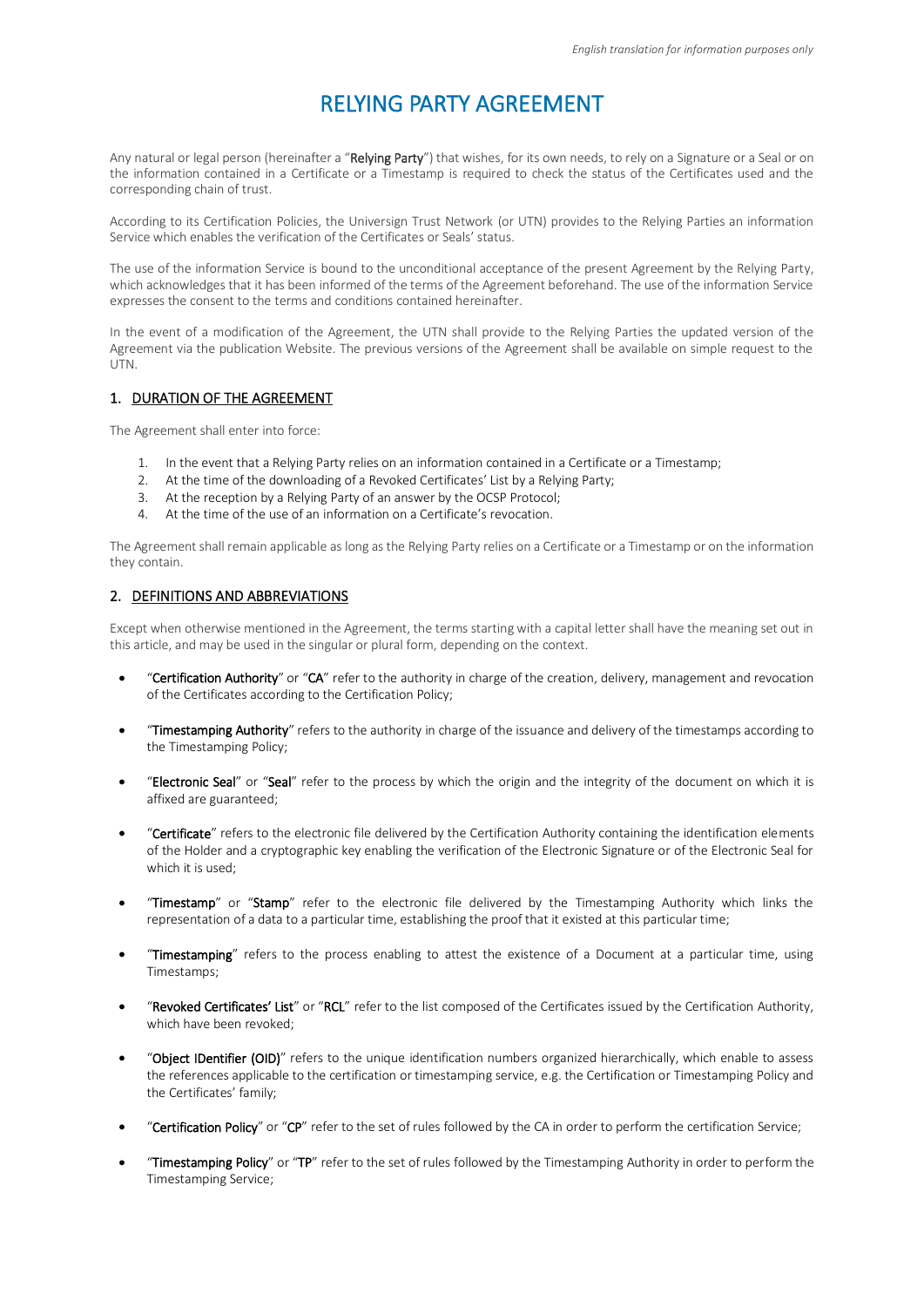- "Information Service" or "Service" refer to the performance and software solutions which the UTN commits to provide to the Relying Party according to the Agreement;
- "Electronic Signature" or "Signature" refer to the process enabling to guarantee the integrity of a signed document and to manifest the consent of the Signatory which has been identified;
- "Publication Website" refers to the website accessible to the following address: [www.universign.com;](http://www.universign.com/)
- "Relying Party" refers to any natural or legal person, wishing to, for its own needs, rely on a Certificate or on a Timestamp issued by an authority of the UTN, or verify the validity of Certificates or Timestamps.
- "Holder" refers to any natural or legal person, identified in the Certificate and which has control on the private key corresponding to the public key held in the said Certificate;
- "Timestamping Unit" refers to the set of materials and software used by the TA for the creation of Timestamps. The TH is identified through a unique Timestamps sealing key;
- "Universign Trust Network" or "UTN" refer to the network of Certification Authorities and Timestamping Authorities governed by common policies established by the company Cryptolog International, a simplified join stock company with a share capital of € 735,963, the registered offices of which are located 7, rue du faubourg Poissonnière - 75009 Paris, registered within the Trade and Companies' Register of Paris under number 439 129 164.

#### 3. INFORMATION SERVICE

#### a. UTN Certificates

The Information Service enables the verification of the status of the Certificates issued by the UTN.

The UTN Certification Authorities deliver four types of Certificates:

- Certificates tailored for natural persons;
- Certificates tailored for legal persons;
- Certificates tailored for the UTN Certification Authorities;
- Certificates tailored for the UTN Timestamping Authorities.

The UTN Certification and Timestamping Authorities are bound by the rules and operating standards listed in the policies identified in the following table. They are audited by an accredited organism according to the norm EN 319 403.

| <b>OID</b>                | Standard               | Level               | Description                              |
|---------------------------|------------------------|---------------------|------------------------------------------|
| 1.3.6.1.4.1.15819.5.1.2.1 | ETSI EN 319 411-1      | $NCP+$              | CP for the material root CA              |
| 1.3.6.1.4.1.15819.5.1.3.1 | ETSI EN 319 411-2      | Qualified eIDAS     | CP for the natural persons' Certificates |
| 1.3.6.1.4.1.15819.5.1.3.3 | ETSI EN 319 411-1      | <b>LCP</b>          | CP for the natural persons' Certificates |
| 1.3.6.1.4.1.15819.5.1.3.4 | ETSI EN 319 411-1      | ICP                 | CP for the legal persons' Certificates   |
| 1.3.6.1.4.1.15819.5.1.3.2 | ETSI TS 102 042        | $NCP +$             | CP for the legal persons' Certificates   |
| 1.3.6.1.4.1.15819.5.1.1   | ETSI EN 319 411-1      | LCP / RGS           | CP for the Timestamping Authorities      |
| 1.3.6.1.4.1.15819.5.2.2   | <b>ETSI EN 319 421</b> | Qualified eIDAS/RGS | <b>Timestamping Policy</b>               |

#### b. Terms of Service

The Service provided to the Relying Party enables:

- The use of the OCSP protocol (or Online Certificate Status Protocol) in order to verify the status of a Certificate;
- The use of the UTN Certificates Revocation Lists.

It is available, under normal conditions, 24h/24 and 7d/7 depending on the conditions set out in the Certification Policy applicable to the Certificate.

The Service enables the procurement of revocation information on Certificates either QCP-I or QCP-n, including after their expiry. In the event that the CA ceases all activities, the obligations in relation to the procurement of information on Certificates' status shall be transferred according to the CP's terms.

The lists of the revoked Certificates may be downloaded from the Publication Website. The CRL conform to the IETF norm RFC 5280.

The information necessary for the use of the OSCP protocol are contained within the Certificates and their extensions. The protocol is implemented according to the norm IETF RFC 6960.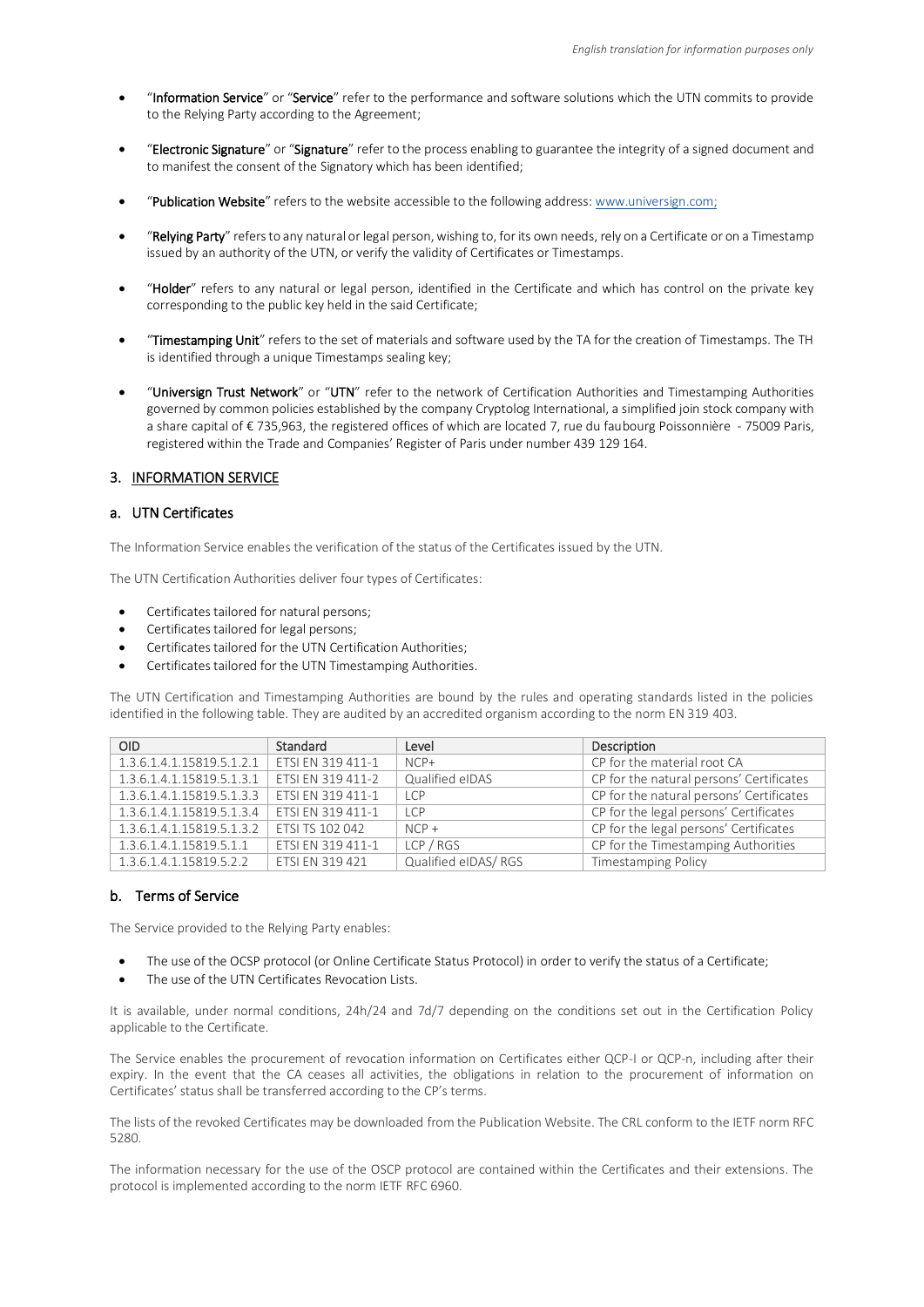# 4. OBLIGATIONS OF THE RELYING PARTY

The Relying Party shall insure an appropriate use of the information contained in the Certificates, and especially by:

- Verifying the adequation between its needs and the conditions and limits of use of the Certificates listed in the Agreement and the corresponding CP;
- Verifying if the Certificate complies with the legal, regulatory and normative requirements for the use intended;
- Verifying the status of the Certificate which use is intended, alongside the validity of all the Certificates of the chain of trust;
- Using the software and the adequate computerized material in order to assess the validity of the Signatures and Seals associated to the Certificates;
- Ensuring the conditions and limits of use of the Electronic Signatures and Seals associated to the Certificates.

The Relying Party is bound to ensure the appropriate use of the information contained in the Timestamps, and especially by:

- Verifying the adequation between its needs and the conditions and limits of use of the Timestamps listed in the Agreement and the corresponding TP;
- Verifying the status of the Timestamping Unit's Certificate, alongside the validity of all the Certificates of the chain of trust;
- Verifying if the Timestamping service conforms with the legal, regulatory and normative requirements for the use intended;
- Using the software and the adequate computerized material in order to assess the validity of the Timestamp.

# 5. USE OF THE CERTIFICATE

The use of a Certificate is made in accordance with the UTN Certification Policy under which it has been issued.

| OID                       | Description                             |
|---------------------------|-----------------------------------------|
| 1.3.6.1.4.1.15819.5.1.2.1 | Certification of the CA part of the UTN |
| 1.3.6.1.4.1.15819.5.1.3.1 | Electronic Signature Service            |
| 1.3.6.1.4.1.15819.5.1.3.3 | Electronic Signature Service            |
| 1.3.6.1.4.1.15819.5.1.3.4 | Electronic Seal Service                 |
| 1.3.6.1.4.1.15819.5.1.3.2 | Electronic Seal Service                 |
| 1.3.6.1.4.1.15819.5.1.1   | <b>Timestamping Service</b>             |

# 6. LIMITS OF USE

The Relying Party is informed that the risk that a private key corresponding to a public key contained in a Certificate can be jeopardized or stolen may exist, that such risk may or may not be detected by the UTN, and is also informed of the risk of the use of a key which has been stolen or jeopardized in order to falsify a Signature, a Seal, a Certificate or a Timestamp.

The UTN cannot be held liable for the fraudulent use of a private key associated to a Certificate.

The UTN cannot be held liable for the use of a Certificate which does not conform to the corresponding Certification Policy.

The UTN Certificates are not conceived or paired with an authorization enabling them to be used outside the contexts listed in the Certification Policy, i.e. Electronic Signature, Electronic Seal or Timestamping Service.

The UTN Certificates shall not be used as a proof of identity or as an electronic mean of identification according to the Regulation n°910/2014 of the European Parliament and of the Council of 23 July 2014.

The UTN and the Certification Authorities are not responsible for the evolution of the appropriateness of the use of a Certificate or of a Timestamp.

Outside of the revocation of an associated Certificate, the timestamps may be verified during a period of five years from their issuance.

The UTN cannot be held responsible for the inadequate use of Timestamps in light of the Timestamping Policy or of the associated terms of use.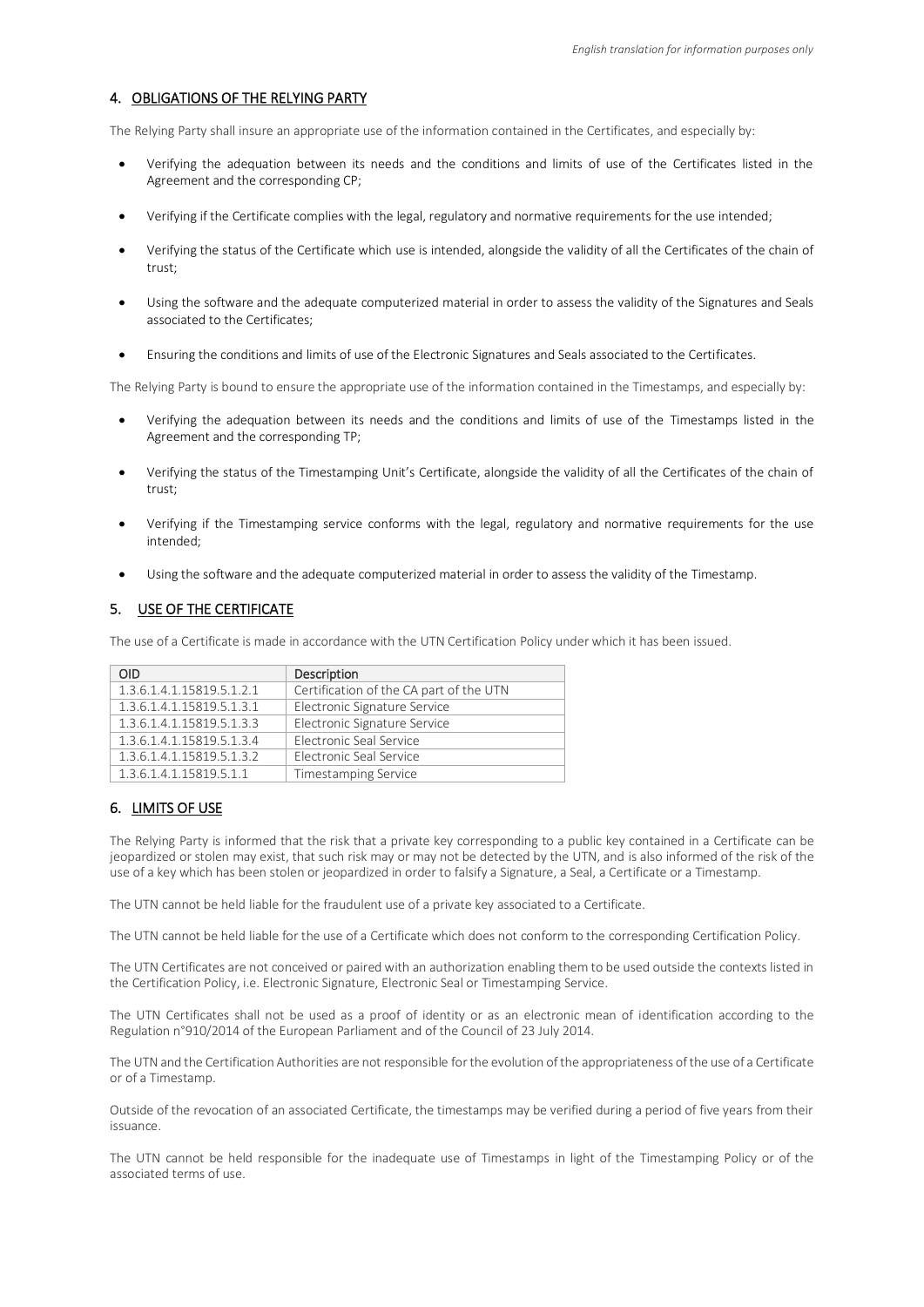In the event that the private key associated to the Timestamping Unit's Certificate is jeopardized or stolen, all the Timestamps issued by the Timestamping Unit shall be considered as unreliable.

# 7. CERTIFICATES' DURATION

The duration of the Certificate depends on the Certification Policy according to which they are issued.

| <b>OID</b>                | Maximum duration of the CA<br>Certificate | Maximum duration of the<br>Certificate issued by the CA |
|---------------------------|-------------------------------------------|---------------------------------------------------------|
| 1.3.6.1.4.1.15819.5.1.2.1 | 30 years                                  | 15 years                                                |
| 1.3.6.1.4.1.15819.5.1.3.1 | 15 years                                  | 5 years                                                 |
| 1.3.6.1.4.1.15819.5.1.3.3 | 15 years                                  | 5 years                                                 |
| 1.3.6.1.4.1.15819.5.1.3.4 | 15 years                                  | 5 years                                                 |
| 1.3.6.1.4.1.15819.5.1.3.2 | 15 years                                  | 5 years                                                 |
| 1.3.6.1.4.1.15819.5.1.1   | 20 years                                  | 11 years                                                |

#### 8. GUARANTEES

The UTN ensures to the Relying Parties the conformity of the Certificate to the corresponding UTN CP and the conformity of the Timestamp to the corresponding UTN TP applicable on the day of issuance.

#### 9. LIMITATIONS OF GUARANTEE AND LIABILITY

Except as otherwise stated in the Agreement, the UTN shall not provide any guarantee, either express or implicit, especially any adequation guarantee to a specific use or specific requirements satisfaction guarantee to the Relying Party.

The UTN cannot be held responsible in the event of any direct or indirect damages coming from, or related to the use of a Timestamp or of a Certificate which does not conform to the corresponding Timestamping Policy or Certification Policy.

In any event, the responsibility of the UTN shall be limited, for any causes and for any damages combined, to the sum of  $\epsilon$  150. This limit of liability shall remain the same, no matter the number of Signature, Seal or Timestamp, or claims in relation to the Certificate.

#### 10. FORCE MAJEURE

In the event of a case of force majeure during the course of the Agreement, both parties shall be momentarily released from their respective commitments. The force majeure shall be interpreted as an unpredictable, irresistible and independent event from the will of the parties as well as any event qualified as such by the French case law.

# 11. NULLITY

In the event of interpretation difficulties resulting from a contradiction in between any titles and the corresponding undertaking, the titles shall be declared as null and void.

If one or several undertakings of the Agreement shall be held invalid or declared as such in accordance with the relevant law, regulation or following a final decision issued by a competent jurisdiction, the other undertakings shall remain enforceable as such.

# 12. APPLICABLE LAW

The Agreement is governed in its entirety by French law, whatever the location where the Agreement is performed.

#### 13. DISPUTE RESOLUTION

In the event of a dispute arising from the Agreement, the parties shall attempt to resolve the latter through mediation before referring the dispute to a judge. The center of mediation and arbitration of Paris shall be in charge of the nomination of a competent mediator. The latter shall be solicited by the most diligent party and shall have a six-month delay in order to execute its assignment.

The parties may decide to extend such delay through a common agreement. The dispute may not be brought before a judge before the expiration of such delay, unless otherwise commonly decided by the parties. The parties commit to collaborate in good faith with the mediator.

In the absence of solution at the end of the mediation, the most diligent party may bring the dispute before the competent judge.

The consumers are informed that they have the possibility to access the service of a specialized mediator according to the conditions set out in the first title of the book six.